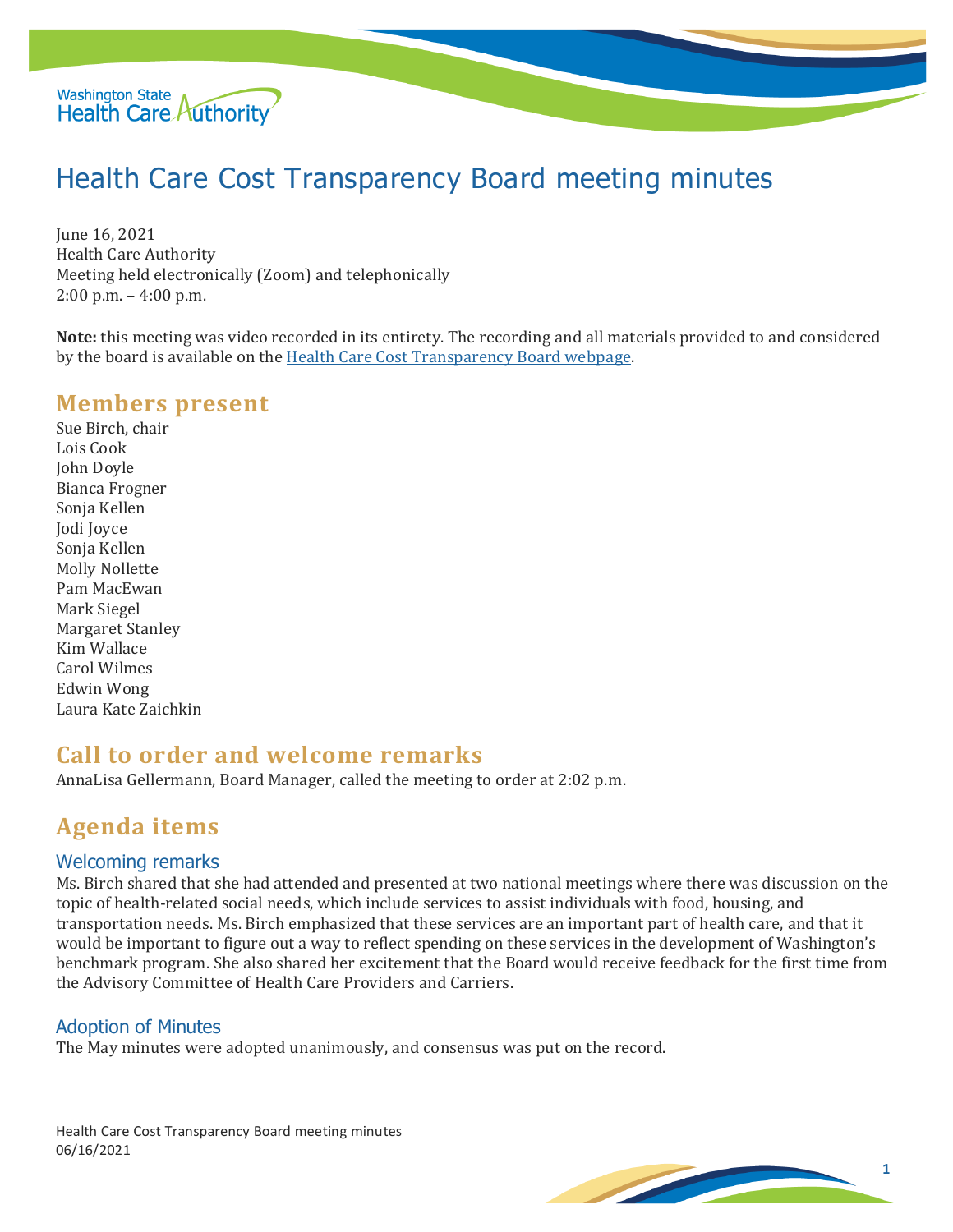#### Advisory Committee on Data Issues: Proposal and approval of additional member

J.D. Fischer, facilitator of the Advisory Committee on Data Issues, presented a recommendation from staff to add Julie Sylvester as an additional member of the Committee. The Board voted unanimously to approve Ms. Sylvester's appointment.

#### Presentation: Topics for today's discussion

Bailit Health presented the list of topics for the meeting, which are summarized in more detail below.

### Presentation: Snapshot of historical cost growth in Washington

For context, Bailit Health presented Washington specific data on historical health care cost growth. In 2014-2019, Washington's average annual growth in per-person spending on employer sponsored insurance (4.9 percent) was higher than the national average (4.3 percent). From 2007-2018, Washington's average annual growth in Medicare per capita cost was 2.4 percent, slightly higher than the national average of 2.1 percent. From 2015-2019, Washington's average annual growth in per capita Medicaid spending was 6.7 percent. Health care premium spending is outpacing income.

### Presentation: Economic indicators and the use of historical vs. forecasted growth to derive the benchmark

Bailit Health recapped the Board's previous discussion on the benchmark methodology and presented feedback from the Advisory Committee of Health Care Providers and Carriers. Previously, the Board had not come to a consensus recommendation, but some members had expressed support for a hybrid measure of inflation and wages, using median wage rather than average wage.

The Board heard that the Advisory Committee members generally preferred using projections over historical values, and that support was generally split between using potential gross state product or median wage, sometimes in combination with inflation. The presentation included additional details about the Committee discussion and are captured in the Board's presentation.

Bailit Health also presented detailed information on the performance of the historical growth in health care expenditures in other states with cost growth benchmarks and presented actual numbers for a potential Washington cost benchmark calculated based on the Board's May discussion.

The Board had a lengthy and detailed discussion regarding potential benchmark design and methodology exploring indicators and ratios of those indicators in the measure, identifying the importance of connecting the ratio with the public policy objectives of curbing inflationary spending and increasing affordability.

Most Board members preferred a hybrid option of median wage and potential gross state product (PGSP) at a 70:30 ratio. Median wage was selected to link the measure to consumer affordability, and PGSP as a reflection of business cost and inflation.

#### Presentation: Adjustments to the cost growth benchmark

Bailit Health walked the Board through potential options for how long the selected benchmark should initially apply, and whether it would change over time. Other states have set the benchmark for between four and 20 years, and three out of four have adjusted the benchmark at predictable intervals. Only Rhode Island has set a flat benchmark.

Health Care Cost Transparency Board meeting minutes 06/16/2021